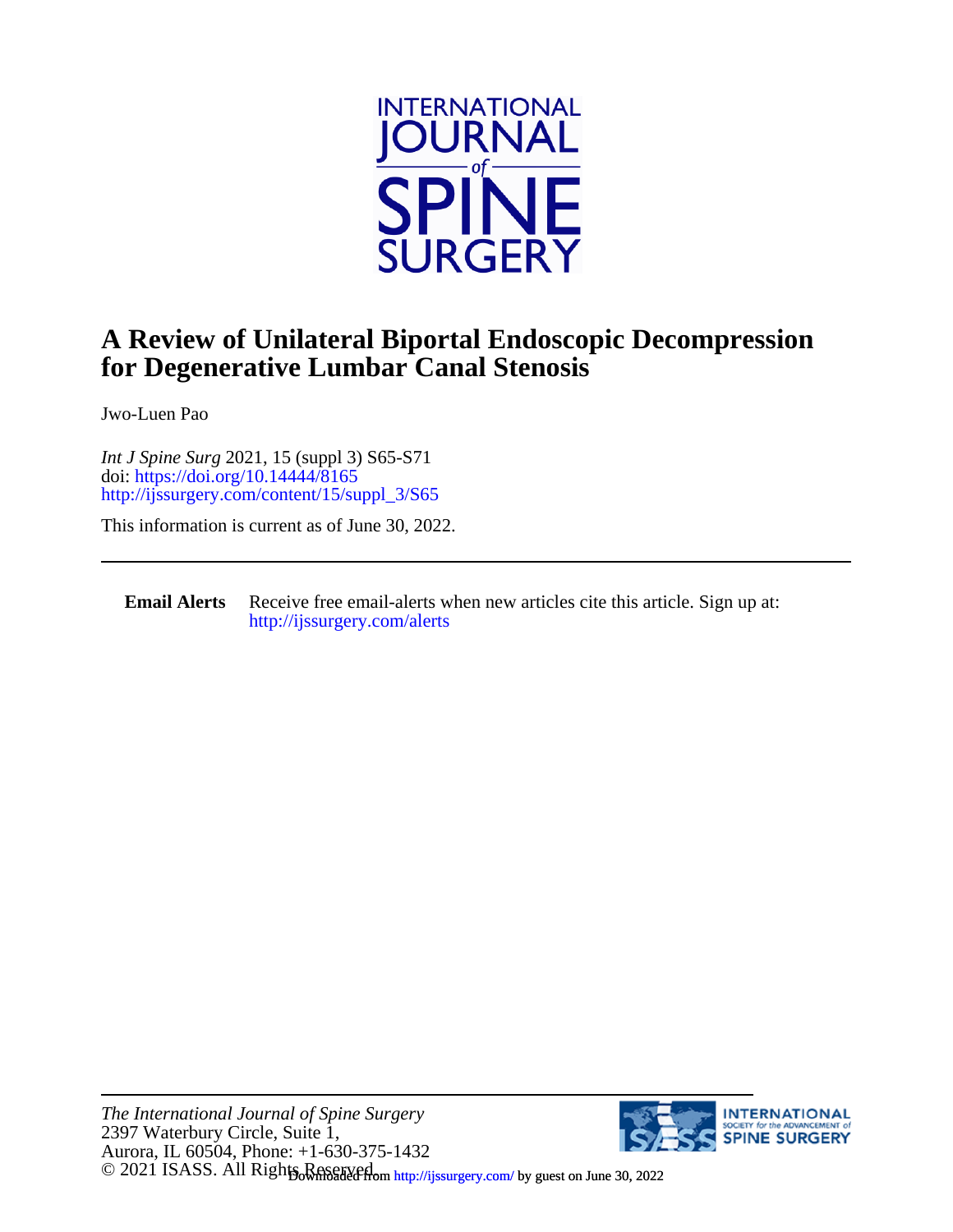*International Journal of Spine Surgery*, Vol. 15, No. S3, 2021, pp. S65–S71 https://doi.org/10.14444/8165 © International Society for the Advancement of Spine Surgery

# A Review of Unilateral Biportal Endoscopic Decompression for Degenerative Lumbar Canal Stenosis

JWO-LUEN PAO, MD<sup>1,2</sup>

*1 Department of Orthopedic Surgery, Far-Eastern Memorial Hospital, New Taipei, Taiwan; 2 Longhwa University of Science & Technology, Taoyuan, Taiwan*

#### ABSTRACT

**Background:** The unilateral biportal endoscopic (UBE) technique provides minimally invasive decompression for degenerative lumbar canal stenosis (DLCS). With appropriate control of the hydrostatic pressure of normal saline irrigation, the surgery can be performed in a clear and magnified surgical field through 2 small surgical wounds.

Methods: A review of published literature in PubMed was performed to identify studies of UBE decompression for DLCS. The outcome measures include operation time, length of hospital stay, estimated blood loss, visual analog scale (VAS) scores for back and leg pain, Oswestry Disability Index (ODI), and the Macnab criteria.

Results: A total of 76 relevant studies were retrieved through the PubMed search. After screening, 15 studies comprising 6 case series, 6 comparative studies, and 3 randomized controlled trials were included in this review. Significant improvements in pain and neurological symptoms were obtained in all studies. In the 6 case series studies, the outcome measures were extracted from each study and summarized. The follow-up periods ranged from 8.6 to 29 months. The operation time was 72.0 min. The VAS score for leg pain was reduced from 7.8 to 1.7, and the VAS score for back pain was reduced from 5.8 to 1.7. The ODI was reduced from 63.0 to 20.7, and 87.3% of patients reported good to excellent outcomes according to the Macnab criteria. The complication rates ranged from 5.5% to 13.8%, with dural tear having the highest incidence rate. In the comparative studies and randomized controlled trials examining the UBE, microscopic, microendoscopic, and uniportal endoscopic techniques, the UBE technique showed treatment results that were comparable with the others. Compared with the microscopic technique, the UBE technique resulted in significantly less tissue trauma and quicker recovery with less wound pain, lower serum creatine kinase and C-reactive protein levels, and lower ODI in the very early postoperative period. The UBE technique also provided adequate decompression with less facet joint destruction than all the other decompression techniques.

**Conclusions:** The UBE technique is safe and effective for decompression of DLCS. Along with its efficacy in decompression, this technique is capable of preserving segmental stability. However, a long-term comparative study is required to verify this hypothesis.

Special Issue

Keywords: minimally invasive surgery, biportal endoscopic spine surgery, lumbar canal stenosis

### **INTRODUCTION**

Degenerative lumbar canal stenosis (DLCS) is the most common indication for spinal surgery in the elderly population.<sup>1</sup> Wide laminectomy with or without concomitant fusion was the standard surgical procedure for decades. $2-4$  This classical approach required a sizable surgical wound and an extensive soft tissue dissection, which could lead to fatty degeneration, atrophy, and weakness of the paraspinal muscles.<sup>5,6</sup> The randomized controlled trials showed that fusion added little value to decompression for  $DLCS$ .<sup>7,8</sup> Therefore, the optimal treatment for DLCS could be the balance between adequate decompression and preservation of segmental stability.

In 1983, Kambin and Gellman first proposed the concept of percutaneous lateral discectomy to minimize the soft tissue damage caused by surgical exposure.<sup>[9](#page-6-1)</sup>

This concept helped inspire the development of minimally invasive spine surgery. Various minimally invasive techniques were developed to overcome the limitations of small surgical wounds and to provide effective decompression of the neural tissues. Some of the benefits to patients of these techniques were small surgical wounds, less soft tissue damage, less postoperative pain, faster recovery, and the potential for better long-term results as compared to the open techniques.<sup>[10](#page-6-2)</sup>

Unilateral biportal endoscopic (UBE) decompression is a percutaneous endoscopic technique not confined by the working tube or the working channel. It is performed through 2 small separated surgical wounds on the right or left side of the spinous process. One portal is used for the endoscope and saline inflow, and the other is used for instrument passage and saline outflow. Unilateral laminotomy is followed by bilateral decompression under the endoscope. Through continuous normal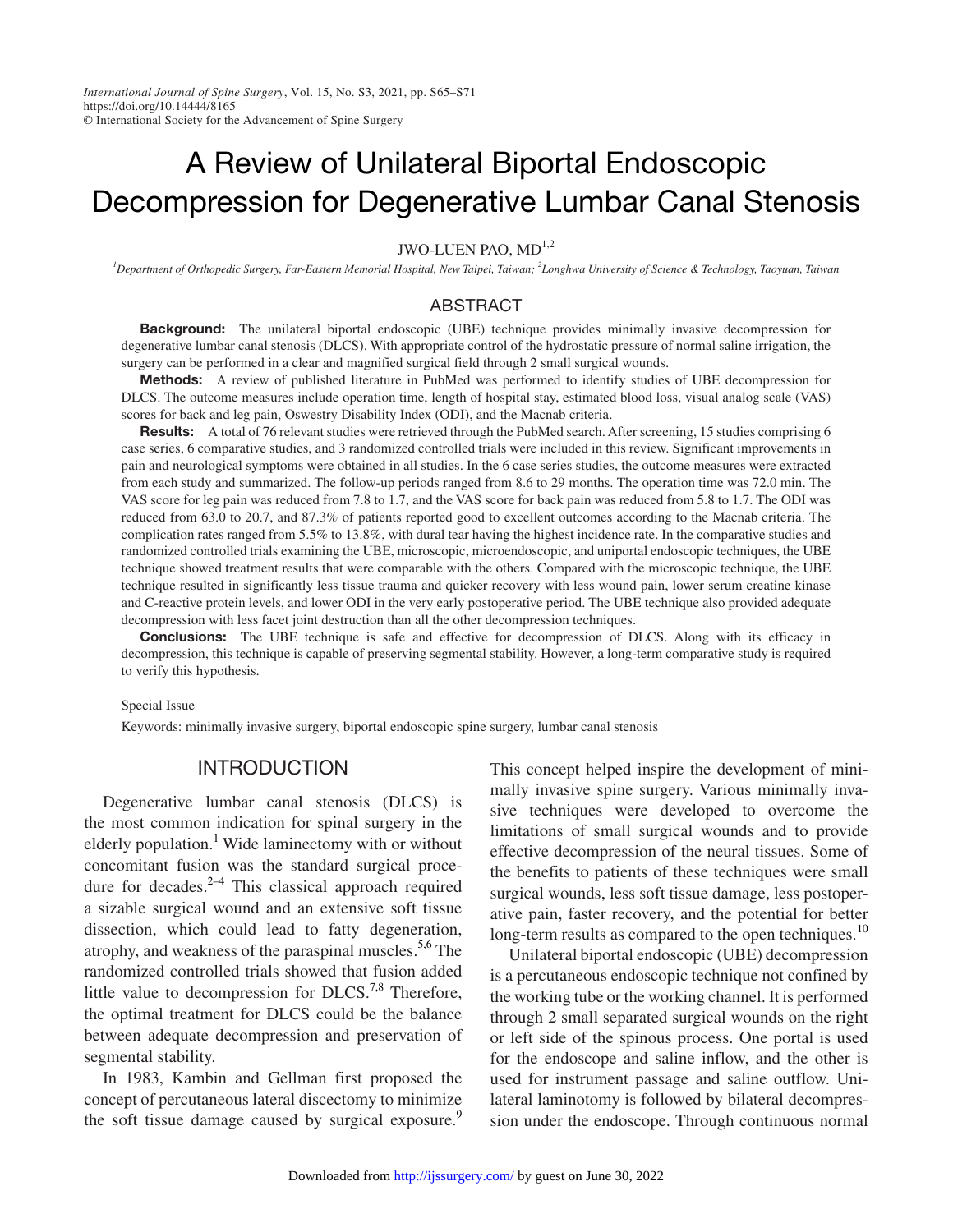saline irrigation and a high-definition endoscope, the surgeon can perform very precise decompression in a clear and magnified endoscopic surgical field. This novel technique has attracted a lot of attention from spine surgeons who are interested in minimally invasive spine surgery.

In this study, we reviewed the literature and summarized the clinical outcomes of UBE decompression for DLCS.

#### METHODS

#### Literature Search and Screening

A PubMed search of English literature was conducted using the terms "biportal endoscopic spinal surgery" and "lumbar spine." We conducted a thorough review of the literature and manually checked the reference lists. We included only studies of lumbar canal decompression. Studies of lumbar disc herniation, foraminal stenosis, and cervical and thoracic disorders; studies with mixed diagnoses; and studies combined with fusion were excluded. Studies without functional outcome evaluation were also excluded. Studies from the same institution were carefully reviewed to avoid any possible overlap in data collection. Only the studies that provided the most comprehensive data were included

#### Data Extraction

Data were extracted for information including first author name, publication year, study type, number of patients, and follow-up period. The collected outcome measures were operative time, length of hospital stay, estimated blood loss, visual analog scale (VAS) scores for back pain and leg pain, Oswestry Disability Index

<span id="page-2-0"></span>

| Summary of case series studies.<br>Table 1. |  |
|---------------------------------------------|--|
|---------------------------------------------|--|

(ODI), outcomes according to the Macnab criteria, and complications. All data were summarized for analysis.

## **RESULTS**

#### Study Selection

A total of 76 potentially relevant studies were retrieved through the PubMed search. After the first screening of titles and abstracts, 31 studies were excluded. The second screening was a detailed full-text investigation of the remaining 45 studies. Following the second screening, another 31 studies were excluded: 10 technical notes, 9 with mixed diagnoses, 6 for complication management, 3 case reports, 1 with only a study protocol proposal, 1 with only a learning curve analysis, and 1 in which no tool was used for the outcome evaluation. Therefore, 14 studies fulfilled the inclusion criteria.<sup>11–24</sup> Of the 14 studies, 2 studies conducted by the same authors using the same patient population were published sequentially as a preliminary report and a formal report. Only the formal report was included.<sup>14</sup> In addition, 2 studies $^{25,26}$  $^{25,26}$  $^{25,26}$  were found from a manual check of the reference lists of the 45 studies that met the inclusion criteria. A total of 15 studies comprising 6 case series, 6 comparative studies, and 3 randomized controlled trials were included in this review (Figure S1).

#### Case Series

The 6 case series studies included 386 patients with an average age of  $62.2$ <sup>[15,20,22,24–26](#page-6-6)</sup> The results are summarized in [Table](#page-2-0) 1. The overall weighted operation time was 72.0 min. The intraoperative blood loss was reported in only 1 study because the amount was minimal and diluted by the continuous irrigation of

| Study                                                             | <b>Study Design</b>          | n         |              | Age, y Follow-Up, mo | OP Time/<br>Level, min | <b>Blood</b><br>Loss,<br>mL | Hospital<br><b>Stay</b>    | <b>VAS Leg</b><br>Pre-OP/<br>P <sub>O</sub> | <b>VAS Back</b><br>Pre-OP/<br>PO. | ODI<br>Pre-OP/PO      | Macnab,<br>$\%$ | <b>Complications</b>                                                                                                         |
|-------------------------------------------------------------------|------------------------------|-----------|--------------|----------------------|------------------------|-----------------------------|----------------------------|---------------------------------------------|-----------------------------------|-----------------------|-----------------|------------------------------------------------------------------------------------------------------------------------------|
| Soliman $2015^{27}$<br>Torudom &<br>Dilokhuttakarn<br>$2016^{26}$ | Prospective<br>Retrospective | 104<br>30 | 52.0<br>56.0 | 28.0<br>24.0         | 62.8<br>98.3           | 60<br><b>NR</b>             | 15.9 <sub>h</sub><br>3.16d | <b>NR</b><br>8.3/2.3                        | <b>NR</b><br>7.2/2.4              | 64.2/3.1<br>65.2/24.0 | 87<br>83        | $5.8\%$ ; dural tear $(6)$<br>$6.6\%$ ; transient paresthesia (2)                                                            |
| Eum et al $2016^{24}$                                             | Retrospective                | 58        | 63.4         | 13.8                 | 68.9                   | <b>NR</b>                   | <b>NR</b>                  | 8.3/2.4                                     | <b>NR</b>                         | 67.2/24.3             | 81              | 13.8%; postoperative headache<br>$(3)$ , dural tear $(2)$ , transient<br>leg numbness (2), epidural<br>hematoma $(1)$        |
| Kim & Choi 2018 <sup>22</sup>                                     | Retrospective                | 55        | 70.7         | 29.0                 | 53.0                   | <b>NR</b>                   | <b>NR</b>                  | 7.7/1.7                                     | <b>NR</b>                         | 67.4/19.3             | 81              | 5.5%; dural tear (2); epidural<br>hematoma $(1)$                                                                             |
| Kim & Jung $2019^{20}$                                            | Retrospective                | 58        | 63.1         | 18.0                 | <b>NR</b>              | <b>NR</b>                   | <b>NR</b>                  | 7.9/1.6                                     | 7.1/1.9                           | <b>NR</b>             | 93.1            | 10.3%; incomplete<br>decompression (4); dural<br>tear $(2)$                                                                  |
| Pao et al $2020^{15}$                                             | Retrospective                | 81        | 70.2         | 8.6                  | 89.0                   | <b>NR</b>                   | <b>NR</b>                  | 7.3/0.9                                     | 4.3/4.3                           | 54.6/14.6             | 93.8            | $8.6\%$ ; dural tear $(4)$ ; transient<br>motor weakness (1);<br>incomplete decompression<br>$(1)$ ; epidural hematoma $(1)$ |
| Overall weighted<br>values                                        |                              |           | 62.2         |                      | 72.0                   |                             |                            | 7.8/1.7                                     | 5.8/1.7                           | 63.0/20.7             | 87.3            |                                                                                                                              |

Abbreviations: NR, not recorded; ODI, Oswestry Disability Index; OP, operation; PO, postoperative; VAS, visual analog scale.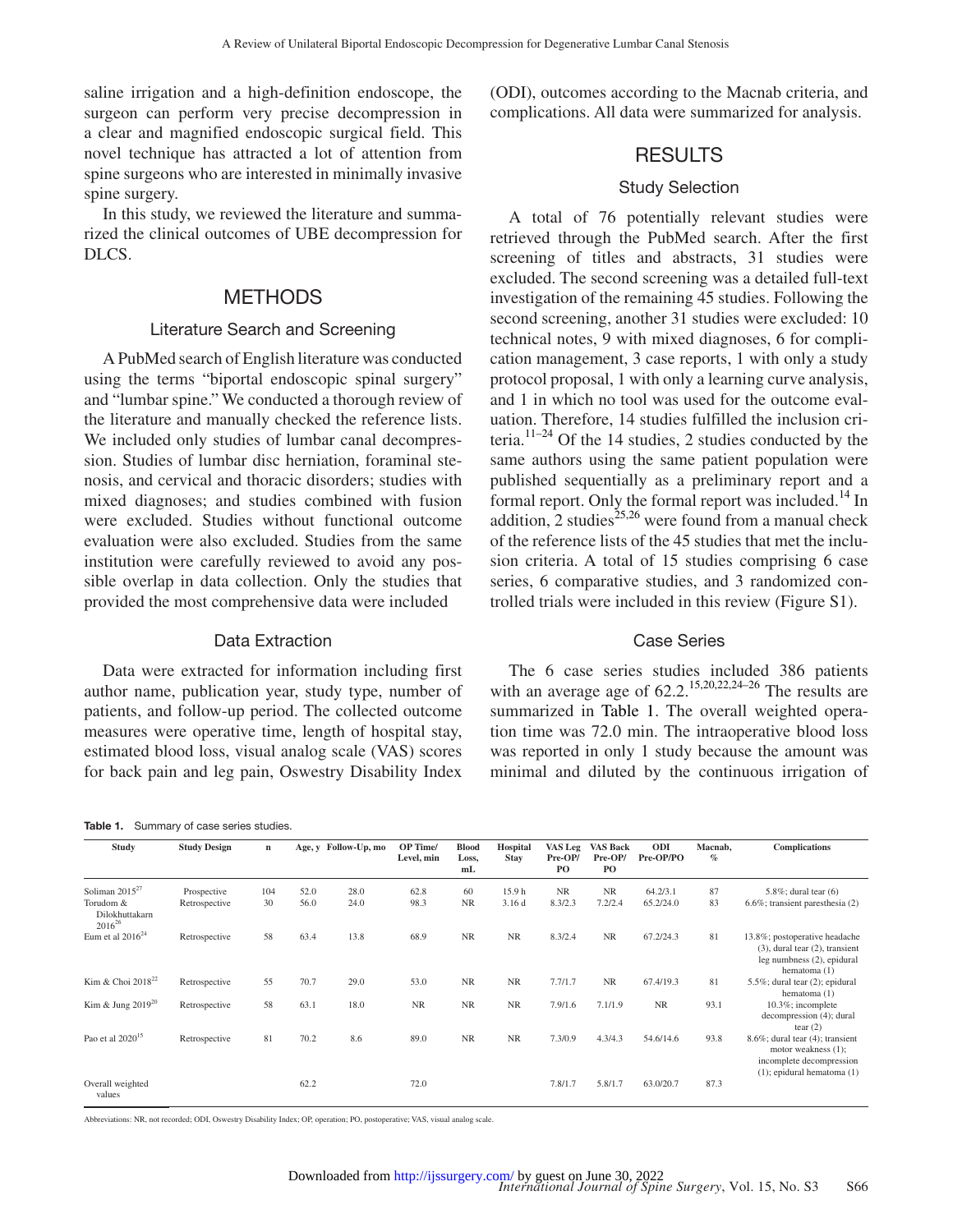normal saline. The average hospital stay was reported in only 2 studies. The follow-up periods ranged from 8.6 to 29 months. The VAS score for leg pain was reduced from 7.8 to 1.7 in 5 studies. The VAS score for back pain was reduced from 5.8 to 1.7 in only 3 of the 6 studies. The ODI was reduced from 63.0 to 20.7 in 5 of the 6 studies. All studies reported that improvement was significant and sustained at the final follow-up. Moreover, 87.3% of patients reported good to excellent results according to the Macnab criteria.

There were a total of 32 complications reported in these 6 studies with complication rates ranging from 5.5% to 13.8%. The dural tear (16 cases) was the most frequently encountered complication, followed by transient neurological symptoms (5 cases), incomplete decompression (5 cases), epidural hematoma (3 cases), and postoperative headache (3 cases). One dural tear was recognized during the operation and was repaired directly using endoscopic techniques. All the other dural tears were treated conservatively with no neurological sequels. Reoperation was required for 5 patients due to incomplete decompression, recurrence of neurological symptoms, and epidural hematoma.

#### Comparative Studies

A total of 6 comparative studies were identified and included in this review [\(Table](#page-3-0) 2).

Two retrospective studies and 1 prospective study compared the clinical results between the microscopic

<span id="page-3-0"></span>

|  | Table 2. Summary of comparative studies. |  |
|--|------------------------------------------|--|
|  |                                          |  |

 $(MS)$  technique and the UBE technique.<sup>13,16,23</sup> Each study group was small (30–54 patients). Two studies had only short-term follow-up (12 and 14.5 months), and 1 study had midterm follow-up (more than 2 years). Faster recovery was observed with the UBE technique as well as a significantly lower VAS score, ODI, serum creatine kinase level, and serum C-reactive protein (CRP) level during the very early postoperative period.<sup>13</sup> However, at final follow-up, clinical results including operation time, improvement in VAS for leg and back pain, and ODI showed no significant difference between these 2 techniques. Significantly earlier ambulation and shorter hospital stay were noted in the UBE group.<sup>16</sup> Complications, including dural tear and epidural hematoma, were similar between groups. Among the 237 patients in these 3 studies, there was only 1 surgical site infection in the MS group. $^{13}$  Reoperations due to epidural hematoma were required for 2 patients, 1 in the MS group and 1 in the UBE group.<sup>[16](#page-6-13)</sup>

Choi and Kim conducted a retrospective comparative study comparing UBE decompression, MS decompression, and spine fusion.<sup>21</sup> The VAS scores for back and leg pain were greatly reduced in each group with no significant differences between groups. The need for blood transfusion was significantly less in the UBE group (0%) than in the MS group (33.3%) and the fusion group (85.4%). The serum CRP level was also significantly lower in the UBE group than in the MS and fusion groups. The complication rates were similar

|                           |                     |                 |               |           | OP Time/<br>Level, | <b>VAS</b> Leg | <b>VAS</b><br>Leg | <b>VAS Back</b> | <b>VAS</b><br><b>Back</b> | ODI       | ODI       | Macnab,   |                                              |
|---------------------------|---------------------|-----------------|---------------|-----------|--------------------|----------------|-------------------|-----------------|---------------------------|-----------|-----------|-----------|----------------------------------------------|
| <b>Authors</b>            | <b>Study Design</b> | Technique (n)   | Follow-Up, mo | Age, y    | min                | Pre-OP         | PO                | Pre-OP          | PO                        | Pre-OP    | PO        | $\%$ $\%$ | <b>Complications</b>                         |
| Kim et al.                |                     |                 |               |           |                    |                |                   |                 |                           |           |           |           | UBE: dural tear $(1)$                        |
| $2020^{13}$               | Retrospective       | <b>UBE</b> (30) | 12            | <b>NR</b> | 58.1               | 7.1            | 1.2               | <b>NR</b>       | <b>NR</b>                 | 71.2      | 23.5      | 76.7      | MS: dural tear (2),                          |
|                           |                     | MS (30)         |               |           | 62.4               | 7.3            | 1.3               | <b>NR</b>       | <b>NR</b>                 | 72        | 24.7      | 73.3      | SSI(1)                                       |
| Min et al                 |                     |                 |               |           |                    |                |                   |                 |                           |           |           |           | UBE: dural tear $(1)$ ,                      |
| $2020^{16}$               | Retrospective       | <b>UBE</b> (54) | 27.2          | 65.74     | NR                 | 7.38           | 1.48              | 5.27            | 1.64                      | 60.4      | 15.4      | <b>NR</b> | hematoma (1),                                |
|                           |                     |                 |               |           |                    |                |                   |                 |                           |           |           |           | re-OP $(1)$<br>MS: dural tear (1),           |
|                           |                     |                 |               |           |                    |                |                   |                 |                           |           |           |           | hematoma (1),                                |
|                           |                     | MS (35)         | 31.5          | 66.74     | <b>NR</b>          | 6.37           | 1.6               | 5.34            | 1.88                      | 61.1      | 16.4      | <b>NR</b> | $re$ -OP $(2)$                               |
| Heo et al                 |                     |                 |               |           |                    |                |                   |                 |                           |           |           |           | UBE: dural tear $(1)$ ,                      |
| 2018 <sup>23</sup>        | Prospective         | <b>UBE</b> (46) | 14.5          | 65.8      | 61.1               | 7.97           | 1.98              | 7.04            | 2.07                      | 57.98     | 21.98     | <b>NR</b> | hematoma (1)                                 |
|                           |                     |                 |               |           |                    |                |                   |                 |                           |           |           |           | MS: dural tear (1),                          |
|                           |                     | MS (42)         |               | 63.6      | 58.9               | 7.76           | 2.04              | 6.76            | 2.21                      | 59.43     | 22.59     | $\rm NR$  | hematoma (2)                                 |
| Choi & Kim<br>$2019^{21}$ | Retrospective       | UBE (35)        | 24.5          | <b>NR</b> | <b>NR</b>          | 6.3            | 2.2               | 6.8             | 2.8                       | <b>NR</b> | <b>NR</b> | <b>NR</b> |                                              |
|                           |                     | MS (30)         |               |           |                    |                |                   |                 |                           |           |           |           | Dural tear (2); root                         |
|                           |                     | Fusion (48)     |               |           |                    |                |                   |                 |                           |           |           |           | injury $(1)$                                 |
| Heo et al                 |                     |                 |               |           |                    |                |                   |                 |                           |           |           |           | UBE: dural tear $(1)$ ,                      |
| $2019^{18}$               | Retrospective       | <b>UBE</b> (37) | 12.5          | 66.7      | 62.4               | 8.05           | 2.16              | $\overline{7}$  | 1.95                      | 58.68     | 23.14     | NR        | hematoma (1)                                 |
|                           |                     | UE (27)         |               | 67.3      | 61.6               | 7.93           | 1.89              | $\overline{7}$  | 1.8                       | 56.7      | 23.54     | NR        | UE: dural tear $(1)$ .                       |
|                           |                     |                 |               |           |                    |                |                   |                 |                           |           |           |           | hematoma (1)                                 |
|                           |                     |                 |               |           |                    |                |                   |                 |                           |           |           |           | MS: dural tear (2).                          |
|                           |                     | MS (33)         |               | 63.4      | 56.4               | 7.67           | 1.94              | 6.6             | $\overline{c}$            | 56.36     | 22.58     | <b>NR</b> | transient weakness<br>$(1)$ , hematoma $(2)$ |
| Ito et al                 |                     |                 |               |           |                    |                |                   |                 |                           |           |           |           | MED: hematoma                                |
| $2021^{11}$               | Retrospective       | <b>UBE</b> (42) | 6.7           | 66.3      | 57                 | 3.9            | 1.0               | 3.9             | 1.3                       | 23.5      | 11.3      | <b>NR</b> | $(2)$ , dural tear $(8)$ ,                   |
|                           |                     |                 |               |           |                    |                |                   |                 |                           |           |           |           | $re$ -OP $(2)$                               |
|                           |                     | MED (139)       | 6.9           | 65.0      | 51                 | 4.5            | 1.2               | 3.7             | 1.5                       | 23.3      | 12.5      | NR        | UBE: dural tear (2)                          |

Abbreviations: BE, biportal endoscopic; MED, microendoscopic; MS, microscopic; NR, not recorded; ODI, Oswestry Disability Index; OP, operative; PO, postoperative; SSI, surgical site infection; UBE, unilateral biportal endo uniportal endoscopic; VAS, visual analog scale.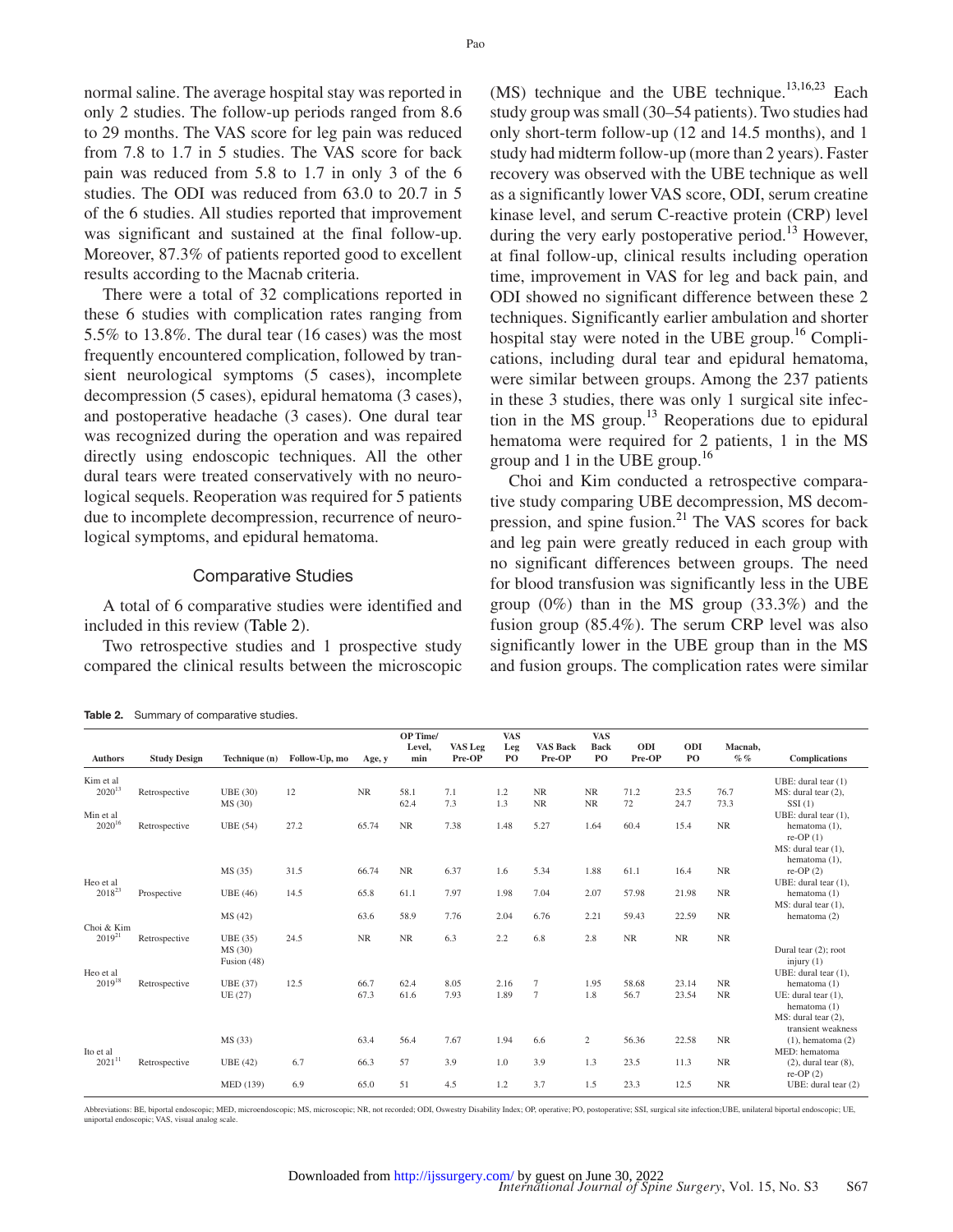between the groups, but wound infections were noted only in the fusion group.

Heo et al conducted a retrospective study comparing the MS, UBE, and uniportal endoscopic (UE) techniques.<sup>18</sup> The VAS score for back pain was significantly higher in the MS group on the first postoperative day. However, the VAS scores for back and leg pain and ODI at final follow-up showed no significant difference between groups.

Ito et al conducted a retrospective comparative study comparing microendoscopic (MED) and UBE techniques. $\frac{11}{1}$  $\frac{11}{1}$  $\frac{11}{1}$  The laminotomy area evaluated by 3-dimensional computed tomography was significantly smaller in the UBE group, with a higher facet joint preservation rate on both the ipsilateral and contralateral sides. The VAS scores for back and leg pain, ODI, and the results of EuroQol's EQ-5D questionnaire were significantly improved in both groups. with no significant differences between them. Complications occurred more frequently in the MED group, but the difference was insignificant.

#### Randomized Controlled Trial

Two randomized controlled trials compared shortterm treatment results between MS and UBE techniques.<sup>14,17</sup> The UBE technique resulted in significantly shorter operation time, less drainage, less opioid use, and shorter hospital stays. However, the clinical outcomes showed no significant difference between groups in terms of VAS score and ODI at final follow-up.

Another randomized controlled trial examined the treatment results between MED and UBE tech-niques periodically for 2 years.<sup>[12](#page-6-16)</sup> The UBE techniques exhibited significantly shorter operation time, less estimated blood loss, and shorter hospital stays. The UBE technique was significantly superior in ODI and Zurich Claudication Questionnaire results for all periods. At the end of the second year, a significantly higher percentage of excellent results was noted in the UBE group (63% vs. 29%) according to the modified Macnab criteria.

#### Effectiveness of Decompression

Unilateral laminotomy for bilateral decompression is a well-established decompression technique that was used routinely in all the studies included in this review. The efficacy of decompression was usually evaluated by comparing the preoperative and postoperative cross-sectional dural area using magnetic resonance imaging. Significant dural expansion of up to 200% could be achieved using the UBE technique.<sup>[15](#page-6-6)</sup> The decompression effect of the UBE technique was significantly better than that of the UE technique and comparable to that of the MS technique, although clinical outcomes were similar among these 3 techniques.<sup>18,23</sup>

#### Preservation of Segmental Stability

Preservation of the facet joint was reported in 1 case series study and 1 comparative study. When the decompression is done using unilateral laminotomy for bilateral decompression, there is usually more facet joint destruction on the approach side than the contralateral side. With the UBE technique, the percentage of facet joint preservation was 84.2% on the approach side and 92.9% on the contralateral side.<sup>15</sup> Compared with the MED technique, the facet preservation rate was similar on the approach side, but the UBE technique had a significantly higher preservation rate for the contralateral facet joints.<sup>11</sup>

Postdecompression segmental instability was studied in 2 comparative studies. There was no significant change in slippage or dynamic percentage of slip at the final follow-up in the UBE groups in both studies. However, when compared with the MS technique, the difference in the dynamic percentage of slip was insignificant in 1 study<sup>16</sup> and significant in the other.<sup>13</sup>

## **DISCUSSION**

UBE decompression has been used as a minimally invasive surgical technique to treat lumbar disc herniation and spinal canal stenosis for more than 10 years.[24,25,27,28](#page-6-9) With recent advancements in endoscopic technology and surgical instruments, UBE techniques have been successfully applied to treat various disorders in the cervical, thoracic, and lumbar spines. $29-31$ 

For DLCS, adequate decompression can be achieved with the UBE technique. Up to 200% increments in the cross-sectional dura area after operation have been reported[.15](#page-6-6) The efficacy of decompression was found to be better than that of UE techniques and comparable with MS decompression.<sup>18</sup> The UBE technique has several advantages over other minimally invasive surgical techniques. First, surgeons can handle the surgical instruments almost the same way as in open surgeries, without restriction from a rigid working channel or a tubular retractor.<sup>32</sup> Second, the diameter of the endoscope used in UBE techniques is only 4 mm. The surgeon can advance the scope very close to the lesion, even into the contralateral lateral recess or intervertebral foramen. The closer the surgeon can get to the lesion, the smaller the laminotomy window that is needed for an adequate decompression. The study by Ito et al proved that the same decompression effect was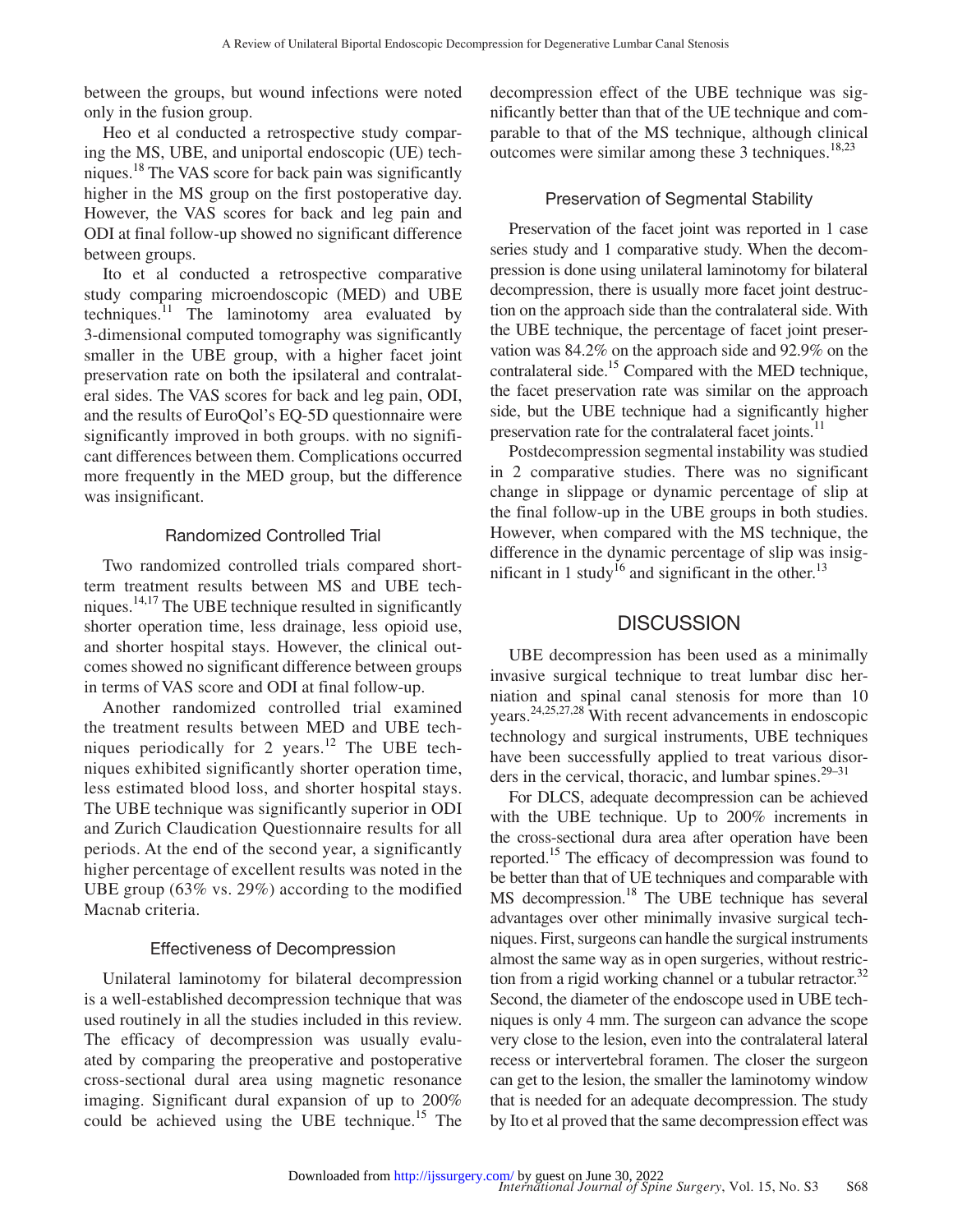achieved using UBE and MED techniques, while a smaller laminotomy was required for the UBE technique. $^{11}$  Heo et al also reported a smaller facetectomy angle in the UBE technique compared with the UE technique.<sup>18</sup>

To avoid postdecompression segmental instability, the integrity of facet joints must be preserved as much as possible when pursuing a complete neural decompression. A biomechanical study demonstrated that facet joint destruction greater than 50% could lead to segmental instability.<sup>[33](#page-6-19)</sup> With the UBE technique, more than 80% of the facet joint on the approach side and more than 90% of the facet joint on the contralateral side could be preserved.<sup>[15](#page-6-6)</sup> These preservation rates are higher than those seen with the MED technique, espe-cially on the contralateral side.<sup>[11](#page-6-3)</sup> There was no evidence of postdecompression segmental instability found after UBE decompression for DLCS. $^{13,16}$  Therefore, these findings support the idea that decompression alone is enough, and fusion surgeries may be avoided to preserve the mobility of the lumbar spine.

One of the most important benefits of minimally invasive spine surgery is faster recovery due to minimal injury to the soft tissue and paraspinal muscles. When compared with the standard MS technique, the UBE technique caused less tissue trauma, which was reflected by lower serum creatine kinase and CRP levels in the very early postoperative period. However, the difference was not significant after 1 month. The UBE technique also resulted in significantly less postoperative pain, which led to early ambulation and shorter hospitalization.<sup>13,16</sup>

The most frequently encountered complication in UBE decompression was dural tear, with an incidence that varied from 1.5% to 9.7%.<sup>34-37</sup> While most of the dural tears were very small and could be managed conservatively, a dural tear larger than 10 mm would need to be repaired to prevent cerebrospinal fluid leakage and its sequels.<sup>35</sup> Direct dural repair under endoscope is possible but technically demanding. Therefore, a variety of alternative methods have been proposed to help effectively seal the dural tears. $35-37$  Like the UE technique, the UBE technique depends on continuous normal saline irrigation during the surgical procedure. The hydrostatic pressure may propagate upward through the dural tear and damage the central nervous system.<sup>[38,39](#page-7-0)</sup> Under circumstances without a dural tear, Choi et al suggested interrupting endoscopic procedures lasting longer than 30 min to avoid increasing intracranial pressure. $38$  Therefore, if the dural tear cannot be sealed effectively during the surgery or the surgeon is not confident about completing the surgical procedure effectively in a short period, the endoscopic

surgery should be abandoned or converted to open surgery.

Epidural hematoma is not uncommon after UBE decompression for DLCS. Bleeding control in UBE techniques is very effective by using the hydrostatic pressure of the normal saline, radiofrequency wands, and bone wax. Sometimes surgeons misinterpret perfect hemostasis and assume no bleeding will continue after the surgical procedure. However, the bleeding does continue in the small dead space when the hydrostatic pressure stops. Although most epidural hematomas are asymptomatic, they may lead to inferior treatment results. Revision surgery might be necessary if canal encroachment is more than 50% with concomitant symptoms. $40$ 

All minimally invasive surgical techniques are technically demanding. The learning curve for MED, UBE, and UE techniques has been estimated to be 30, 58, and 100 cases, respectively, for surgeons with no endoscopic spine surgery experience. $4\overline{1}$ -43 However, for a surgeon familiar with MED or UE techniques, the learning curve for the UBE technique may be significantly less steep. After overcoming the learning curve, the UBE technique can be a very powerful surgical technique to treat various degenerative spine disorders in the lumbar, thoracic, and cervical spines.

In conclusion, the UBE technique is safe and effective with promising and encouraging treatment outcomes for DLCS in relieving pain and neurological symptoms. However, the follow-up period in most of the studies included in this review is relatively short. Therefore, to effectively assess the theoretical advantages of the UBE technique on segmental instability and paraspinal muscles, a long-term comparative study is required.

#### **REFERENCES**

<span id="page-5-0"></span>1. Weinstein JN, Tosteson TD, Lurie JD, et al. Surgical versus nonsurgical therapy for lumbar spinal stenosis. *N Engl J Med*. 2008;358(8):794–810. doi:10.1056/NEJMoa0707136.

<span id="page-5-1"></span>2. Grob D, Humke T, Dvorak J. Degenerative lumbar spinal stenosis. Decompression with and without arthrodesis. *J Bone Joint Surg Am*. 1995;77(7):1036–1041. doi:10.2106/00004623- 199507000-00009.

3. Lee SY, Kim T-. H, JK O, Lee SJ, Park MS. Lumbar stenosis: a recent update by review of literature. *Asian Spine J*. 2015;9(5):818–828. doi:10.4184/asj.2015.9.5.818.

4. Rompe JD, Eysel P, Zöllner J, Nafe B, Heine J. Degenerative lumbar spinal stenosis. Long-term results after undercutting decompression compared with decompressive laminectomy alone or with instrumented fusion. *Neurosurg Rev*. 1999;22(2–3):102–106. doi:10.1007/s101430050040.

<span id="page-5-2"></span>5. Gille O, Jolivet E, Dousset V, et al. Erector spinae muscle changes on magnetic resonance imaging following lumbar surgery through a posterior approach. *Spine*. 2007;32:1236–1241. doi:10.1097/BRS.0b013e31805471fe.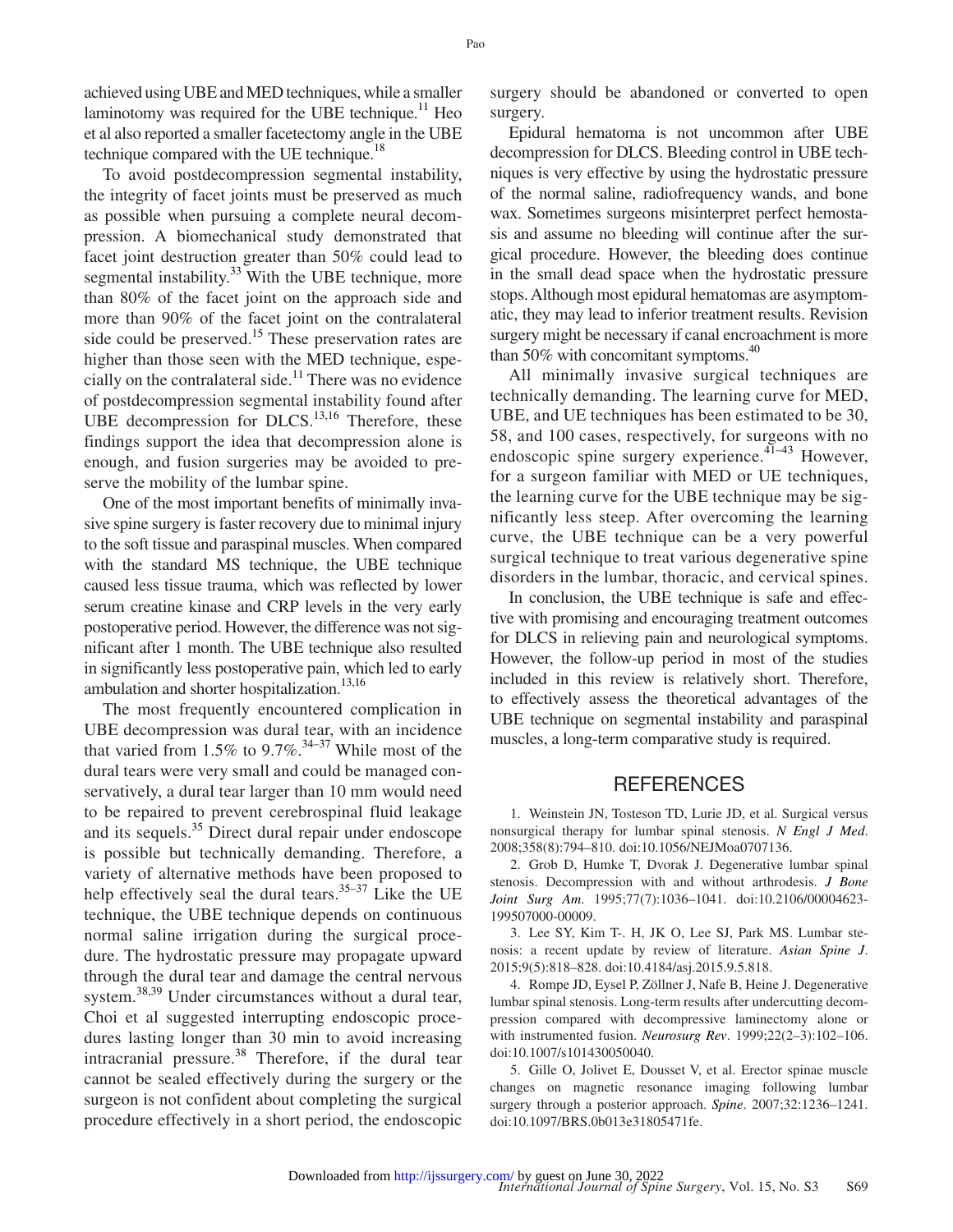6. Gejo R, Matsui H, Kawaguchi Y, Ishihara H, Tsuji H. Serial changes in trunk muscle performance after posterior lumbar surgery. *Spine*. 1999;24(10):1023–1028. doi:10.1097/00007632- 199905150-00017.

<span id="page-6-0"></span>7. Peul WC, Moojen WA. Fusion for lumbar spinal stenosis--safeguard or superfluous surgical implant. *N Engl J Med*. 2016;374(15):1478–1479. doi:10.1056/NEJMe1600955.

8. Försth P, Ólafsson G, Carlsson T, et al. A randomized, controlled trial of fusion surgery for lumbar spinal stenosis. *N Engl J Med*. 2016;374(15):1413–1423. doi:10.1056/NEJMoa1513721.

<span id="page-6-1"></span>9. Kambin P, Bracer MD. Percutaneous posterolateral discectomy. *Clin Orthop Relat Res*. 1987;223(NA):145. doi:10.1097/00003086-198710000-00016.

<span id="page-6-2"></span>10. Banczerowski P, Czigléczki G, Papp Z, Veres R, Rappaport HZ, Vajda J. Minimally invasive spine surgery: systematic review. *Neurosurg Rev*. 2015;38(1):11–26. doi:10.1007/s10143-014-0565-3.

<span id="page-6-3"></span>11. Ito Z, Shibayama M, Nakamura S, et al. Clinical comparison of unilateral biportal endoscopic laminectomy versus microendoscopic laminectomy for single-level laminectomy: a single-center, retrospective analysis. *World Neurosurg*. 2021;148:e581–e588. doi:10.1016/j.wneu.2021.01.031.

<span id="page-6-16"></span>12. Aygun H, Abdulshafi K. Unilateral biportal endoscopy versus tubular microendoscopy in management of single level degenerative lumbar canal stenosis: a prospective study. *Clin Spine Surg*. 2021;34(6):E323–E328. doi:10.1097/BSD.0000000000001122.

<span id="page-6-12"></span>13. Kim H-S, Choi S-H, Shim D-M, Lee I-S, Oh Y-K, Woo Y-H. Advantages of new endoscopic Unilateral Laminectomy for Bilateral Decompression (ULBD) over conventional microscopic ULBD. *Clin Orthop Surg*. 2020;12(3):330–336. doi:10.4055/cios19136.

<span id="page-6-4"></span>14. Park S-. M, Park J, Jang HS, et al. Biportal endoscopic versus microscopic lumbar decompressive laminectomy in patients with spinal stenosis: a randomized controlled trial. *Spine J*. 2020;20(2):156–165.

<span id="page-6-6"></span>15. Pao J-L, Lin S-M, Chen W-C, Chang C-H. Unilateral biportal endoscopic decompression for degenerative lumbar canal stenosis. *J Spine Surg*. 2020;6(2):438–446. doi:10.21037/jss.2020.03.08.

<span id="page-6-13"></span>16. Min W-. K, Kim J-. E, Choi D-. J, Park EJ, Heo J. Clinical and radiological outcomes between biportal endoscopic decompression and microscopic decompression in lumbar spinal stenosis. *J Orthop Sci*. 2020;25(3):371–378. doi:10.1016/j.jos.2019.05.022.

17. Kang T, Park SY, Kang CH, Lee SH, Park JH, Suh SW. Is biportal technique/endoscopic spinal surgery satisfactory for lumbar spinal stenosis patients?: a prospective randomized comparative study. *Medicine (Baltimore*. 2019;98(18):e15451):18:. doi:10.1097/ MD.0000000000015451.

<span id="page-6-15"></span>18. Heo DH, Lee DC, Park CK. Comparative analysis of three types of minimally invasive decompressive surgery for lumbar central stenosis: biportal endoscopy, uniportal endoscopy, and microsurgery. *Neurosurg Focus*. 2019;46(5):E9. doi:10.3171/2019.2.FOCUS197.

19. Park S-. M, Kim G-. U, Kim H-. J, et al. Is the use of a unilateral biportal endoscopic approach associated with rapid recovery after lumbar decompressive laminectomy? A preliminary analysis of a prospective randomized controlled trial. *World Neurosurg*. 2019;128:e709–e718. doi:10.1016/j.wneu.2019.04.240.

<span id="page-6-11"></span>20. Kim N, Jung SB. Percutaneous unilateral biportal endoscopic spine surgery using a 30-degree arthroscope in patients with severe lumbar spinal stenosis: a technical note. *Clin Spine Surg*. 2019;32(8):324–329. doi:10.1097/BSD.0000000000000876.

<span id="page-6-14"></span>21. Choi D-J, Kim J-E. Efficacy of biportal endoscopic spine surgery for lumbar spinal stenosis. *Clin Orthop Surg*. 2019;11(1):82–88. doi:10.4055/cios.2019.11.1.82.

<span id="page-6-10"></span>22. Kim J-E, Choi D-J. Clinical and radiological outcomes of unilateral biportal endoscopic decompression by 30° arthroscopy in lumbar spinal stenosis: Minimum 2-year follow-up. *Clin Orthop Surg*. 2018;10(3):328–336. doi:10.4055/cios.2018.10.3.328.

23. Heo DH, Quillo-Olvera J, Park CK. Can percutaneous biportal endoscopic surgery achieve enough canal decompression for degenerative lumbar stenosis? Prospective case-control study. *World Neurosurg*. 2018;120:e684–e689. doi:10.1016/j.wneu.2018.08.144.

<span id="page-6-9"></span>24. Hwa Eum J, Hwa Heo D, Son SK, Park CK. Percutaneous biportal endoscopic decompression for lumbar spinal stenosis: a technical note and preliminary clinical results. *J Neurosurg Spine*. 2016;24(4):602–607. doi:10.3171/2015.7.SPINE15304.

<span id="page-6-5"></span>25. Soliman HM. Irrigation endoscopic decompressive laminotomy. A new endoscopic approach for spinal stenosis decompression. *Spine J*. 2015;15(10):2282–2289. doi:10.1016/j. spinee.2015.07.009.

<span id="page-6-8"></span>26. Torudom Y, Dilokhuttakarn T. Two portal percutaneous endoscopic decompression for lumbar spinal stenosis: preliminary study. *Asian Spine J*. 2016;10(2):335–342. doi:10.4184/ asj.2016.10.2.335.

<span id="page-6-7"></span>27. Soliman HM. Irrigation endoscopic discectomy: a novel percutaneous approach for lumbar disc prolapse. *Eur Spine J*. 2013;22(5):1037–1044. doi:10.1007/s00586-013-2701-0.

28. Choi CM, Chung JT, Lee SJ, Choi DJ. How I do it? Biportal endoscopic spinal surgery (BESS) for treatment of lumbar spinal stenosis. *Acta Neurochir (Wien*. 2016;158(3):459–463. doi:10.1007/ s00701-015-2670-7.

<span id="page-6-17"></span>29. Choi D-J, Kim J-E, Jung J-T, et al. Biportal endoscopic spine surgery for various foraminal lesions at the lumbosacral lesion. *Asian Spine J*. 2018;12(3):569–573. doi:10.4184/asj.2018.12.3.569.

30. Heo DH, Sharma S, Park CK. Endoscopic treatment of extraforaminal entrapment of l5 nerve root (far out syndrome) by unilateral biportal endoscopic approach: Technical report and preliminary clinical results. *Neurospine*. 2019;16(1):130–137. doi:10.14245/ ns.1938026.013.

31. Song K-S, Lee C-W, Moon J-G. Biportal endoscopic spinal surgery for bilateral lumbar foraminal decompression by switching surgeon's position and primary 2 portals: a report of 2 cases with technical note. *Neurospine*. 2019;16(1):138–147. doi:10.14245/ ns.1836330.165.

<span id="page-6-18"></span>32. Eun SS, Eum JH, Lee SH, Sabal LA. Biportal endoscopic lumbar decompression for lumbar disk herniation and spinal canal stenosis: a technical note. *J Neurol Surg A Cent Eur Neurosurg*. 2017;78(4):390–396. doi:10.1055/s-0036-1592157.

<span id="page-6-19"></span>33. Abumi K, Panjabi MM, Kramer KM, Duranceau J, Oxland T, Crisco JJ. Biomechanical evaluation of lumbar spinal stability after graded facetectomies. *Spine*. 1990;15(11):1142-1147.10.1097/00007632-199011010-00011 10.1097/00007632-199011010-00011

<span id="page-6-20"></span>34. Hong Y-H, Kim S-K, Suh D-W, Lee S-C. Novel instruments for percutaneous biportal endoscopic spine surgery for full decompression and dural management: a comparative analysis. *Brain Sci*. 2020;10(8):E516. doi:10.3390/brainsci10080516.

<span id="page-6-21"></span>35. Kim J-E, Choi D-J, Park EJ. Risk factors and options of management for an incidental dural tear in biportal endoscopic spine surgery. *Asian Spine J*. 2020;14(6):790–800. doi:10.31616/ asj.2019.0297.

36. Heo DH, JS H, Lee DC, Kim HS, Chung HJ. Repair of incidental durotomy using sutureless nonpenetrating clips via biportal endoscopic surgery. *Global Spine J*. 2020. doi:10.1177/2192568220956606.